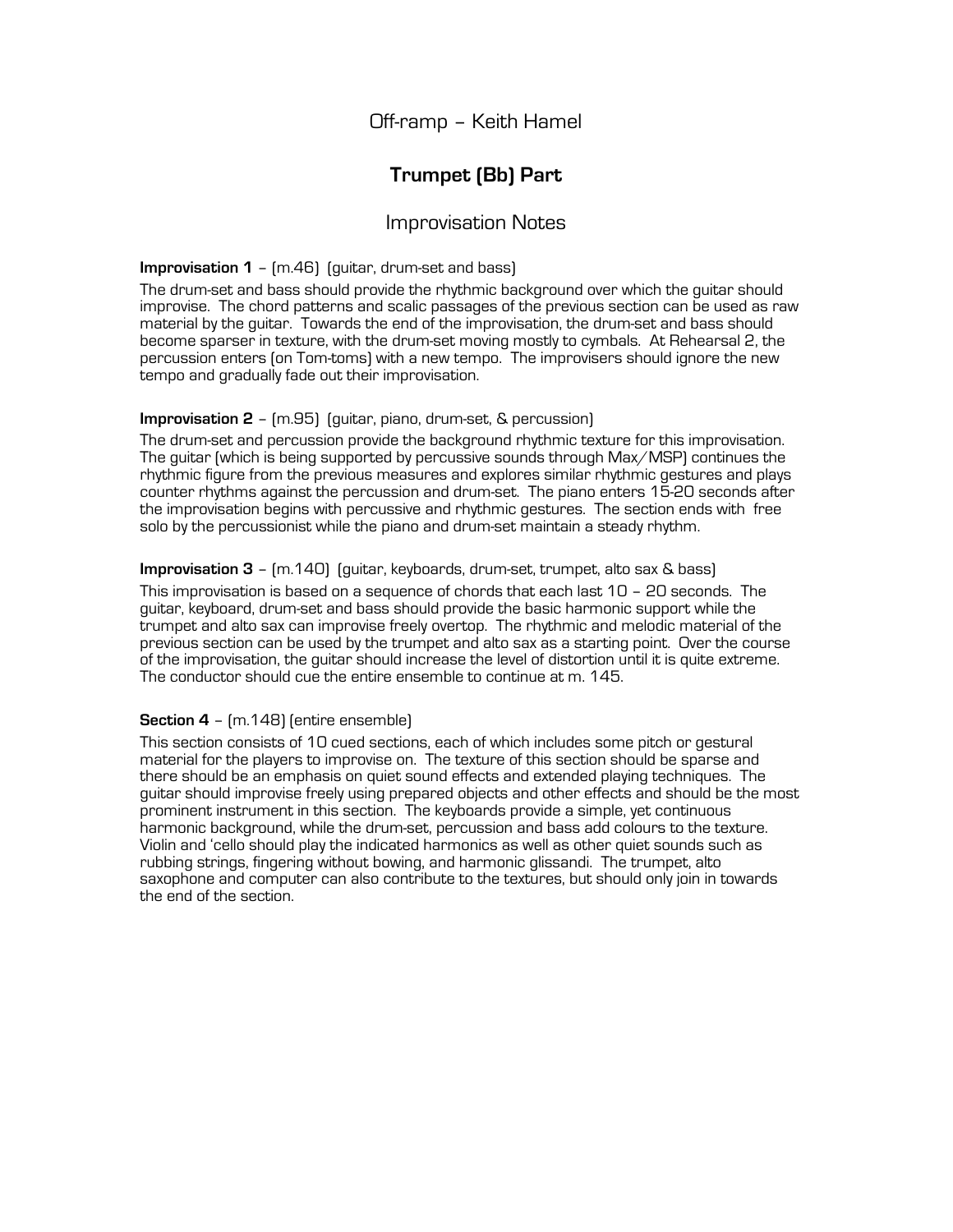















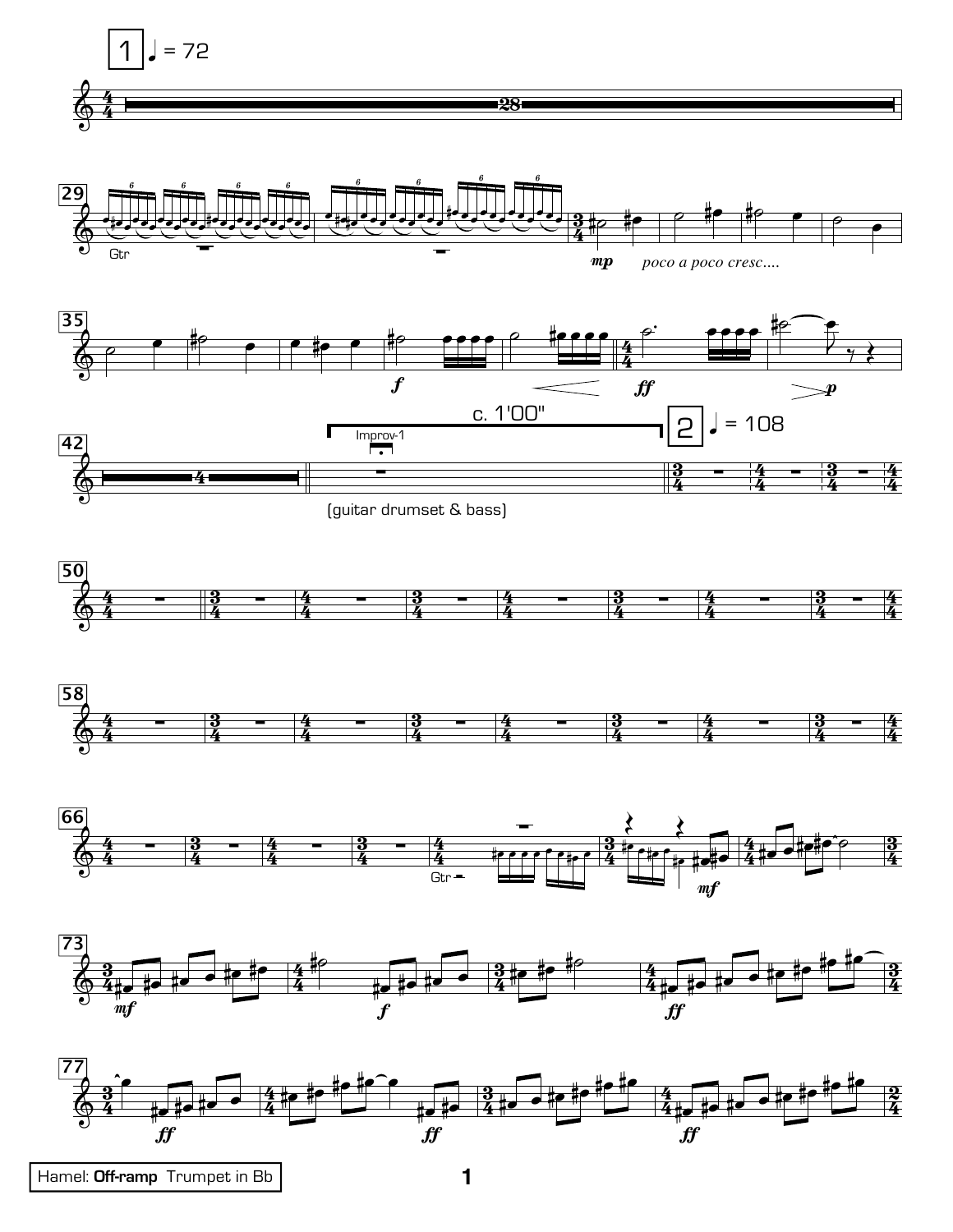

















Hamel: Off-ramp Trumpet in Bb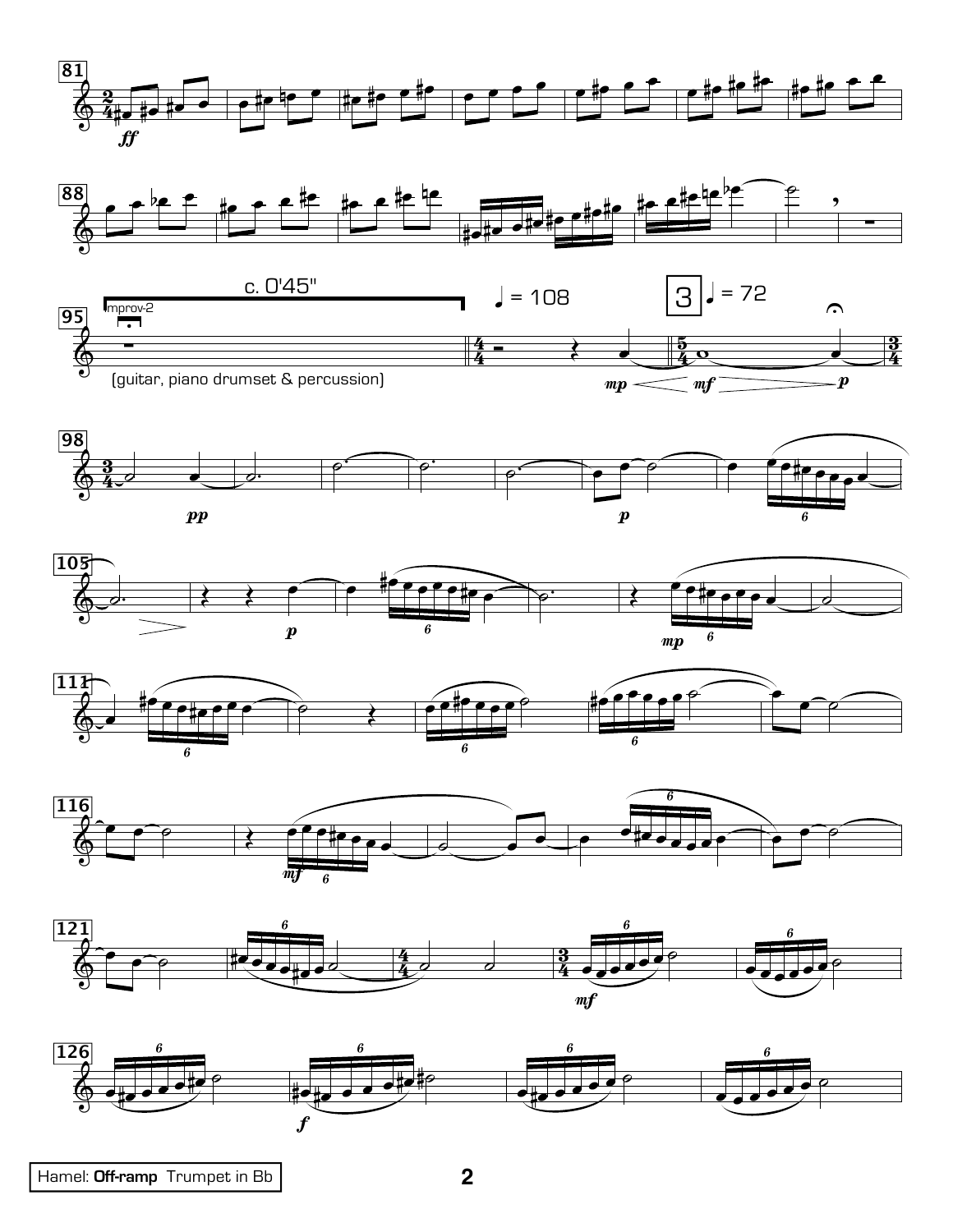